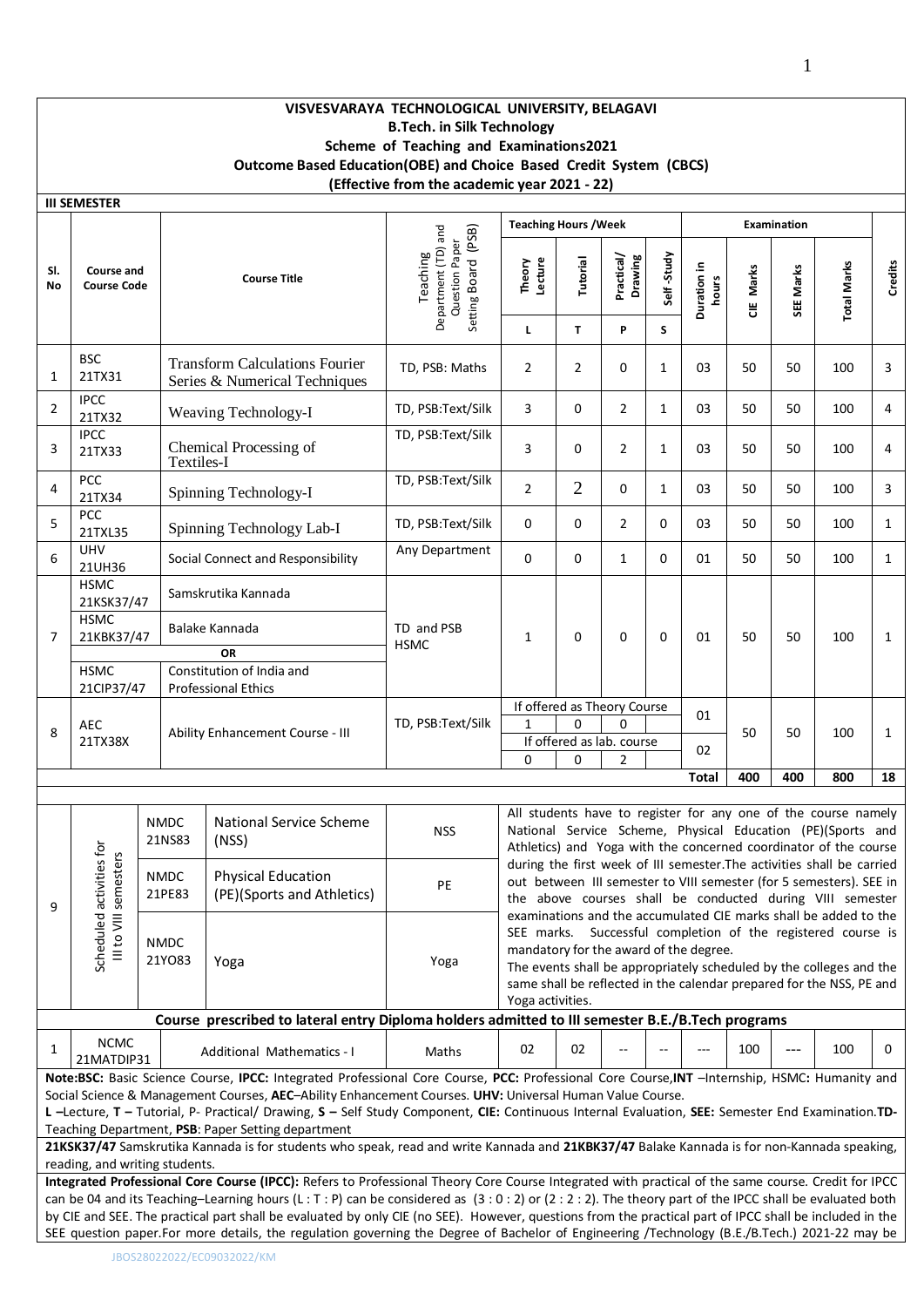#### referred.

**21INT49Inter/Intra Institutional Internship**: All the students admitted to engineering programs under the lateral entry category shall have to undergo a mandatory 21INT49 Inter/Intra Institutional Internshipof 03 weeks during the intervening period of III and IV semesters. The internship shall be slated for CIE only and will not have SEE. The letter grade earned through CIE shall be included in the IV semester grade card.The internship shall be considered as a head of passing and shall be considered for vertical progression and for the award of degree. Those, who do not take up / complete the internship shall be declared fail and shall have to complete during subsequently after satisfying the internship requirements. The faculty coordinator or mentor shall monitor the students' internship progress and interact with them for the successful completion of the internship.

#### **Non–credit mandatory courses (NCMC):**

### **(A)Additional Mathematics I and II:**

**(1)**These courses are prescribed for III and IV semesters respectively to lateral entry Diploma holders admitted to III semester of B.E./B.Tech., programs. They shall attend the classes during the respective semesters to complete all the formalities of the course and appear for the Continuous Internal Evaluation (CIE). In case, any student fails to register for the said course/fails to secure the minimum 40 % of the prescribed CIE marks, he/she shall be deemed to have secured an F grade. In such a case, the student has to fulfill the course requirements during subsequent semester/s to earn the qualifying CIE marks. These courses are slated for CIE only and have no SEE.

**(2)**Additional Mathematics I and II shall not be considered for vertical progression as well as for the calculation of SGPA and CGPA, but completion of the courses shall be mandatory for the award of degree.

**(3)**Successful completion of the coursesAdditional Mathematics I and IIshall be indicated as satisfactory in the grade card. Non-completion of the coursesAdditional Mathematics I and IIshall be indicated as Unsatisfactory.

#### **(B) National Service Scheme/Physical Education (Sport and Athletics)/ Yoga:**

**(1)** Securing 40 % or more in CIE,35 % or more marks in SEE and 40 % or more in the sum total of CIE + SEE leads to successful completion of the registered course.

**(2)** In case, students fail to secure 35 % marks in SEE, they has to appear for SEE during the subsequent examinations conducted by the University. **(3)**In case, any student fails to register for NSS, PE or Yoga/fails to secure the minimum 40 % of the prescribed CIE marks, he/she shall be deemed to

have not completed the requirements of the course. In such a case, the student has to fulfill the course requirements during subsequent semester/s to earn the qualifying CIE marks.

**(4)** Successful completion of the course shall be indicated as satisfactory in the grade card. Non-completion of the course shall be indicated as Unsatisfactory.

**(5)**These coursesshall not be considered for vertical progression as well as for the calculation of SGPA and CGPA, but completion of the courses shall be mandatory for the award of degree.

| <b>Ability Enhancement Course - III</b> |  |         |                                           |  |  |  |  |
|-----------------------------------------|--|---------|-------------------------------------------|--|--|--|--|
| 21XX381                                 |  | 21TX383 | Introduction to Polymers                  |  |  |  |  |
| 21XX382                                 |  | 21TX384 | Identification of Fibres & Fibre Mixtures |  |  |  |  |
|                                         |  |         |                                           |  |  |  |  |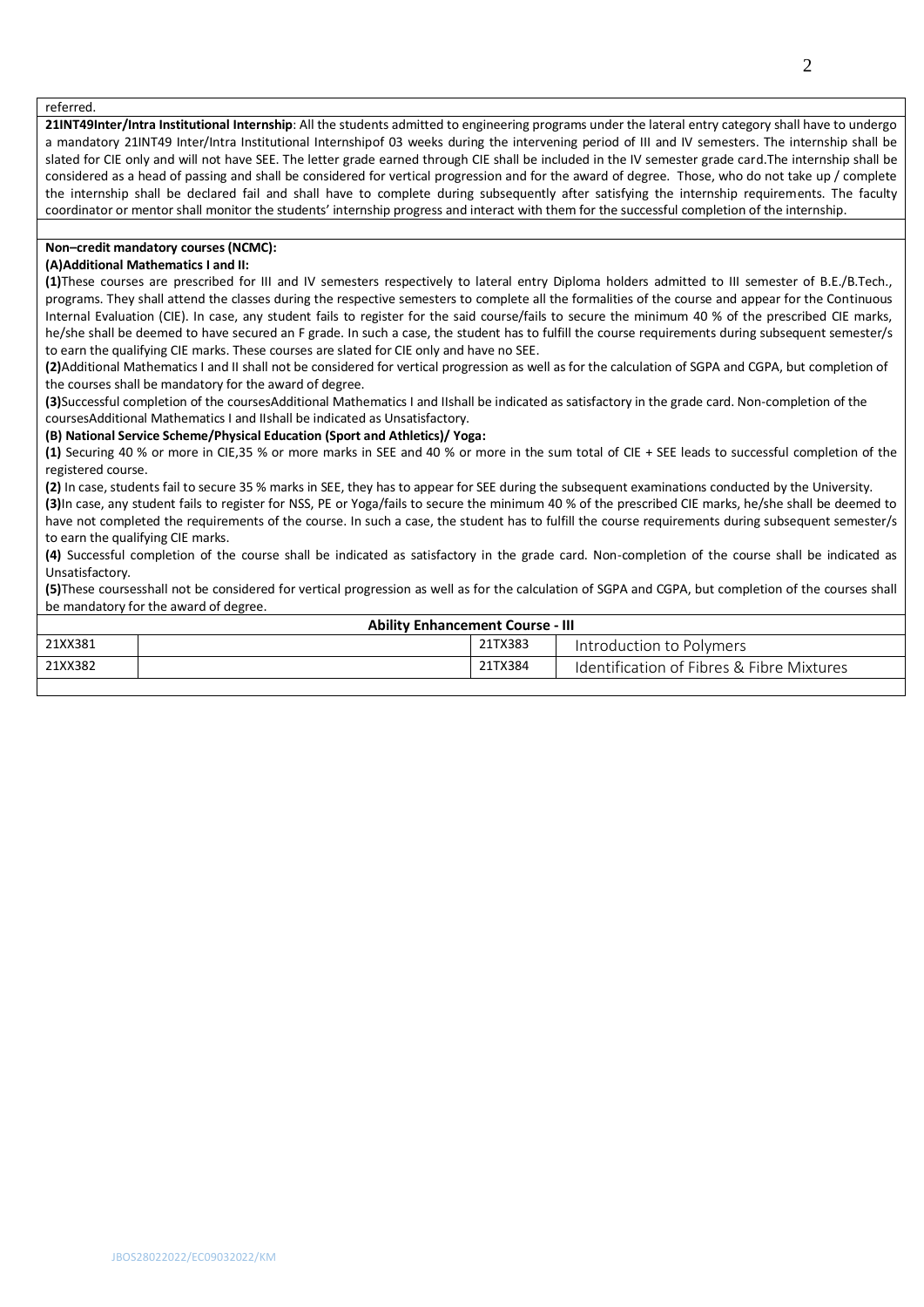## **VISVESVARAYA TECHNOLOGICAL UNIVERSITY, BELAGAVI B.Tech in Silk Technology Scheme of Teaching and Examinations 2021 Outcome-Based Education(OBE) and Choice Based Credit System (CBCS) (Effective from the academic year 2021 - 22)**

|                | <b>IV SEMESTER</b>                                                                                                                                                                                                                                                                                                                                                                       |                                                                                                                                             |                                                                             |                        |                                                                                                                                                                                                                                                           |                              |                 |                      |           |                    |                    |                |
|----------------|------------------------------------------------------------------------------------------------------------------------------------------------------------------------------------------------------------------------------------------------------------------------------------------------------------------------------------------------------------------------------------------|---------------------------------------------------------------------------------------------------------------------------------------------|-----------------------------------------------------------------------------|------------------------|-----------------------------------------------------------------------------------------------------------------------------------------------------------------------------------------------------------------------------------------------------------|------------------------------|-----------------|----------------------|-----------|--------------------|--------------------|----------------|
|                |                                                                                                                                                                                                                                                                                                                                                                                          |                                                                                                                                             |                                                                             |                        |                                                                                                                                                                                                                                                           | <b>Teaching Hours / Week</b> |                 |                      |           | <b>Examination</b> |                    |                |
| SI.<br>No      | Course and<br><b>Course Code</b>                                                                                                                                                                                                                                                                                                                                                         | <b>Course Title</b>                                                                                                                         | and Question Paper<br>Department (TD)<br>Setting Board<br>(PSB)<br>Teaching | Theory<br>Lecture<br>L | Tutorial<br>T                                                                                                                                                                                                                                             | Practical/<br>Drawing<br>P   | Self-Study<br>S | Duration in<br>hours | CIE Marks | SEE Marks          | <b>Total Marks</b> | Credits        |
| 1              | <b>BSC</b><br>21TX41                                                                                                                                                                                                                                                                                                                                                                     | <b>Statistical Applications to Textiles</b>                                                                                                 | TD, PSB:Text/Silk                                                           | 2                      | 2                                                                                                                                                                                                                                                         | 0                            | $\mathbf{1}$    | 03                   | 50        | 50                 | 100                | 3              |
| $\overline{2}$ | <b>IPCC</b><br>21TX42                                                                                                                                                                                                                                                                                                                                                                    | <b>Weaving Technology-II</b>                                                                                                                | TD, PSB:Text/Silk                                                           | 3                      | 0                                                                                                                                                                                                                                                         | 2                            | $\mathbf{1}$    | 03                   | 50        | 50                 | 100                | 4              |
| 3              | <b>IPCC</b><br>21TX43                                                                                                                                                                                                                                                                                                                                                                    | Spinning Technology-II                                                                                                                      | TD, PSB:Text/Silk                                                           | 3                      | 0                                                                                                                                                                                                                                                         | 2                            | 1               | 03                   | 50        | 50                 | 100                | 4              |
| 4              | PCC<br>21TX44                                                                                                                                                                                                                                                                                                                                                                            | Chemical Processing of Textiles-II                                                                                                          | TD, PSB:Text/Silk                                                           | $\overline{2}$         | $\overline{2}$                                                                                                                                                                                                                                            | 0                            | $\mathbf{1}$    | 03                   | 50        | 50                 | 100                | 3              |
| 5              | <b>AEC</b><br>21BE45                                                                                                                                                                                                                                                                                                                                                                     | <b>Biology For Engineers</b>                                                                                                                | BT, CHE, PHY                                                                | $\overline{2}$         | 0                                                                                                                                                                                                                                                         | 0                            |                 | 02                   | 50        | 50                 | 100                | $\overline{2}$ |
| 6              | <b>PCC</b><br>21TXL46                                                                                                                                                                                                                                                                                                                                                                    | Chemical processing of Textiles<br>$lab-II$                                                                                                 | TD, PSB:Text/Silk                                                           | 0                      | 0                                                                                                                                                                                                                                                         | $\overline{2}$               | 0               | 03                   | 50        | 50                 | 100                | $\mathbf{1}$   |
|                | <b>HSMC</b><br>21KSK37/47                                                                                                                                                                                                                                                                                                                                                                | Samskrutika Kannada                                                                                                                         |                                                                             |                        |                                                                                                                                                                                                                                                           |                              |                 |                      |           |                    |                    |                |
| 7              | <b>HSMC</b><br>21KBK37/47                                                                                                                                                                                                                                                                                                                                                                | Balake Kannada                                                                                                                              | <b>HSMC</b>                                                                 | $\mathbf{1}$           | 0                                                                                                                                                                                                                                                         | 0                            |                 | 01                   | 50        | 50                 | 100                | $\mathbf{1}$   |
|                | <b>HSMC</b><br>21CIP37/47                                                                                                                                                                                                                                                                                                                                                                | <b>OR</b><br>Constitution of India & Professional<br>Ethics                                                                                 |                                                                             |                        |                                                                                                                                                                                                                                                           |                              |                 |                      |           |                    |                    |                |
| 8              | <b>AEC</b><br>21TX48X                                                                                                                                                                                                                                                                                                                                                                    | Ability Enhancement Course-IV                                                                                                               | TD, PSB:Text/Silk                                                           | $\mathbf{1}$           | If offered as theory<br>Course<br>01<br>0<br>0<br>If offered as lab. course                                                                                                                                                                               |                              | 02              | 50                   | 50        | 100                | $\mathbf{1}$       |                |
| 9              | <b>UHV</b><br>21UH49                                                                                                                                                                                                                                                                                                                                                                     | UniversalHumanValues                                                                                                                        | Any Department                                                              | 0<br>$\mathbf{1}$      | 0<br>$\Omega$                                                                                                                                                                                                                                             | 2<br>0                       |                 | 01                   | 50        | 50                 | 100                | $\mathbf{1}$   |
| 10             | INT<br>21INT49                                                                                                                                                                                                                                                                                                                                                                           | Inter/Intra Institutional Internship                                                                                                        | Evaluation By the<br>appropriate<br>authorities                             | to III semester.       | Completed<br>during<br>the<br>intervening<br>period<br>ofll<br>and III semesters<br>by<br>students admitted to first<br>year of BE./B.Tech and<br>during the intervening<br>period of III and IV<br>by<br>semesters<br>Lateral<br>entry students admitted |                              | 3               | 100                  |           | 100                | 2                  |                |
|                |                                                                                                                                                                                                                                                                                                                                                                                          |                                                                                                                                             |                                                                             |                        |                                                                                                                                                                                                                                                           |                              |                 | Total                | 550       | 450                | 1000               | 22             |
|                |                                                                                                                                                                                                                                                                                                                                                                                          | Course prescribed to lateral entry Diploma holders admitted to III semester of Engineering programs                                         |                                                                             |                        |                                                                                                                                                                                                                                                           |                              |                 |                      |           |                    |                    |                |
| 1              | <b>NCMC</b><br>21MATDIP4<br>1                                                                                                                                                                                                                                                                                                                                                            | <b>Additional Mathematics - II</b>                                                                                                          | Maths                                                                       | 02                     | 02                                                                                                                                                                                                                                                        |                              |                 |                      | 100       |                    | 100                | 0              |
|                | Note: BSC: Basic Science Course, IPCC: Integrated Professional Core Course, PCC: Professional Core Course, AEC -Ability Enhancement Courses,<br>HSMC: Humanity and Social Science and Management Courses, UHV- Universal Human Value Courses.<br>L-Lecture, T-Tutorial, P-Practical/Drawing, S-Self Study Component, CIE: Continuous Internal Evaluation, SEE: Semester End Examination. |                                                                                                                                             |                                                                             |                        |                                                                                                                                                                                                                                                           |                              |                 |                      |           |                    |                    |                |
|                |                                                                                                                                                                                                                                                                                                                                                                                          | 21KSK37/47 Samskrutika Kannada is for students who speak, read and write Kannada and 21KBK37/47 Balake Kannada is for non-Kannada speaking, |                                                                             |                        |                                                                                                                                                                                                                                                           |                              |                 |                      |           |                    |                    |                |
|                | reading, and writing students.                                                                                                                                                                                                                                                                                                                                                           |                                                                                                                                             |                                                                             |                        |                                                                                                                                                                                                                                                           |                              |                 |                      |           |                    |                    |                |

**Integrated Professional Core Course (IPCC):** Refers to Professional Theory Core Course Integrated with Practical's of the same course. Credit for IPCC can be 04 and its Teaching - Learning hours (L : T : P) can be considered as (3 : 0 : 2) or (2 : 2 : 2). The theory part of the IPCC shall be evaluated both by CIE and SEE. The practical part shall be evaluated by only CIE (no SEE). However, questions from practical part of IPCCshall be included in the SEE question paper.For more details the regulation governing the Degree of Bachelor of Engineering /Technology (BE/B.Tech.) 2021-22 may be referred.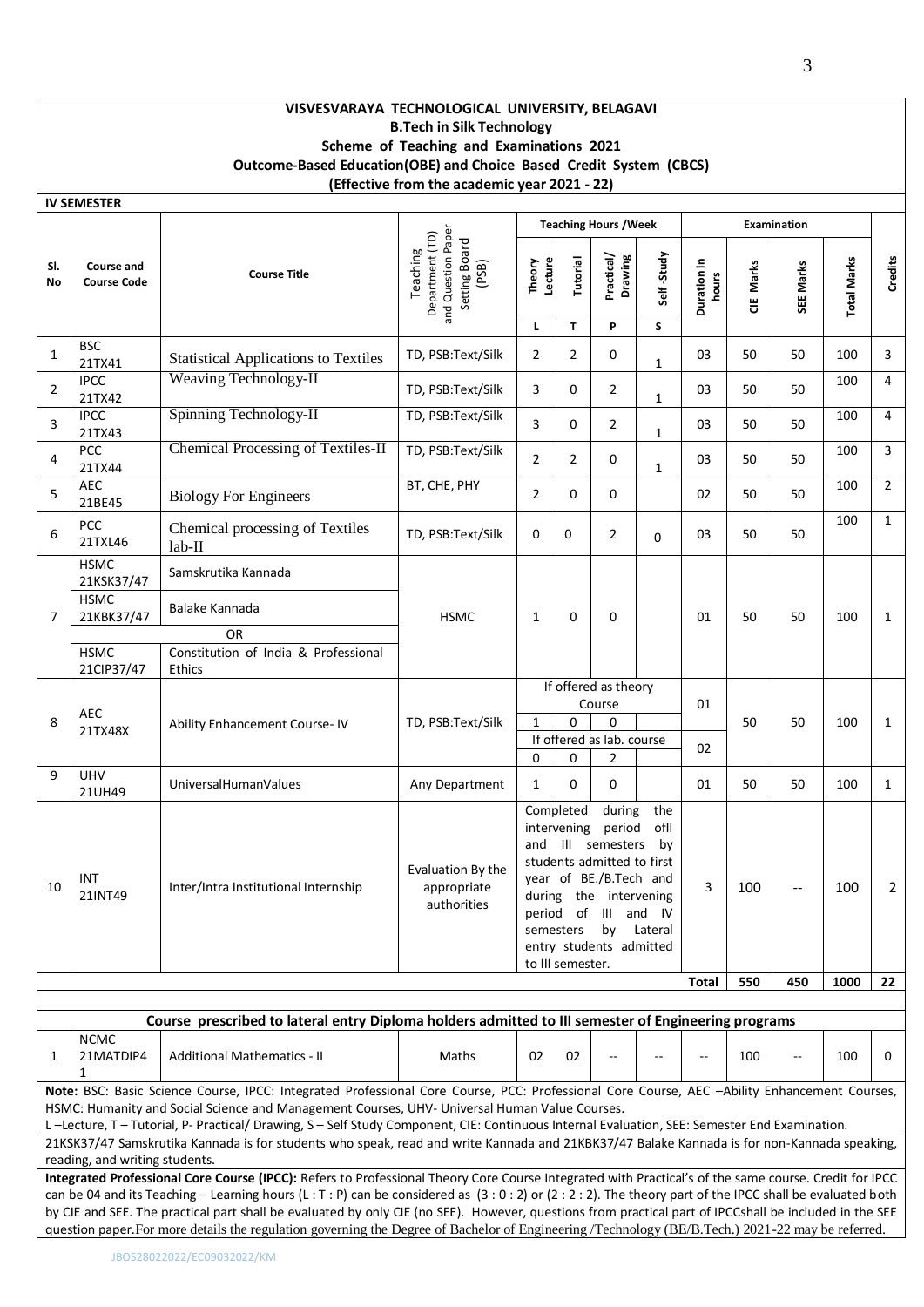### **Non – credit mandatory course (NCMC):**

#### **Additional Mathematics - II:**

**(1)** Lateral entry Diploma holders admitted to III semester of B.E./B.Tech., shall attend the classes during the IV semester to complete all the formalities of the course and appear for the Continuous Internal Evaluation (CIE). In case, any student fails to register for the said course/fails to secure the minimum 40 % of the prescribed CIE marks, he/she shall be deemed to have secured an F grade. In such a case, the student has to fulfill the course requirements during subsequent semester/s to earn the qualifying CIE marks. These courses are slated for CIE only and have no SEE.

**(2)** Additional Mathematics I and II shall not be considered for vertical progression as well as for the calculation of SGPA and CGPA, but completion of the courses shall be mandatory for the award of degree.

**(3)**Successful completion of the course Additional Mathematics IIshall be indicated as satisfactory in the grade card. Non-completion of the coursesAdditional Mathematics IIshall be indicated as Unsatisfactory.

| <b>Ability Enhancement Course - IV</b> |  |         |                                         |  |  |  |  |  |
|----------------------------------------|--|---------|-----------------------------------------|--|--|--|--|--|
| 21XX481                                |  | 21TX483 | Processing of Synthetic Fibres & Blends |  |  |  |  |  |
| 21XX482                                |  | 21TX484 | Eco Friendly Processing of Textiles     |  |  |  |  |  |

#### **Internship of 04 weeks during the intervening period of IV and V semesters; 21INT68Innovation/ Entrepreneurship/ Societalbased Internship.**

**(1)**All the students shall have to undergo a mandatory internship of 04 weeks during the intervening period of IV and V semesters. The internship shall be slated for CIE only and will not have SEE. The letter grade earned through CIE shall be included in the VI semester grade card.The internship shall be considered as a head of passing and shall be considered for vertical progression and for the award of degree. Those, who do not take up / complete the internship shall be considered under F (fail) grade and shall have to complete during subsequently after satisfying the internship requirements.

**(2)**Innovation/ Entrepreneurship Internshipshall be carried out at industry, State and Central Government /Non-government organizations (NGOs), micro, small and medium enterprise (MSME), Innovation centres or Incubation centres. Innovation need not be a single major breakthrough; it can also be a series of small or incremental changes.Innovation of any kind can also happen outside of the business world.

Entrepreneurship internships offers a chance to gain hands on experience in the world of entrepreneurship and helps to learn what it takes to run a small entrepreneurial business by performing intern duties with an established company. This experience can then be applied to future business endeavours.Start-ups and small companies are a preferred place to learn the business tack ticks for future entrepreneurs as learning how a small business operates will serve the intern well when he/she manages his/her own company. Entrepreneurship acts as a catalyst to open the minds to creativity and innovation.Entrepreneurship internship can be from several sectors, including technology, small and medium-sized, and the service sector.

**(3)** Societal or social internship.

Urbanization is increasing on a global scale; and yet, half the world's population still resides in rural areas and is devoid of many things that urban population enjoy. Rural internship is a work-based activity in which students will have a chance to solve/reduce the problems of the rural place for better living.

As proposed under the AICTE rural internship programme, activities under Societal or social internship, particularly in rural areas, shall be considered for 40 points under AICTE activity point programme.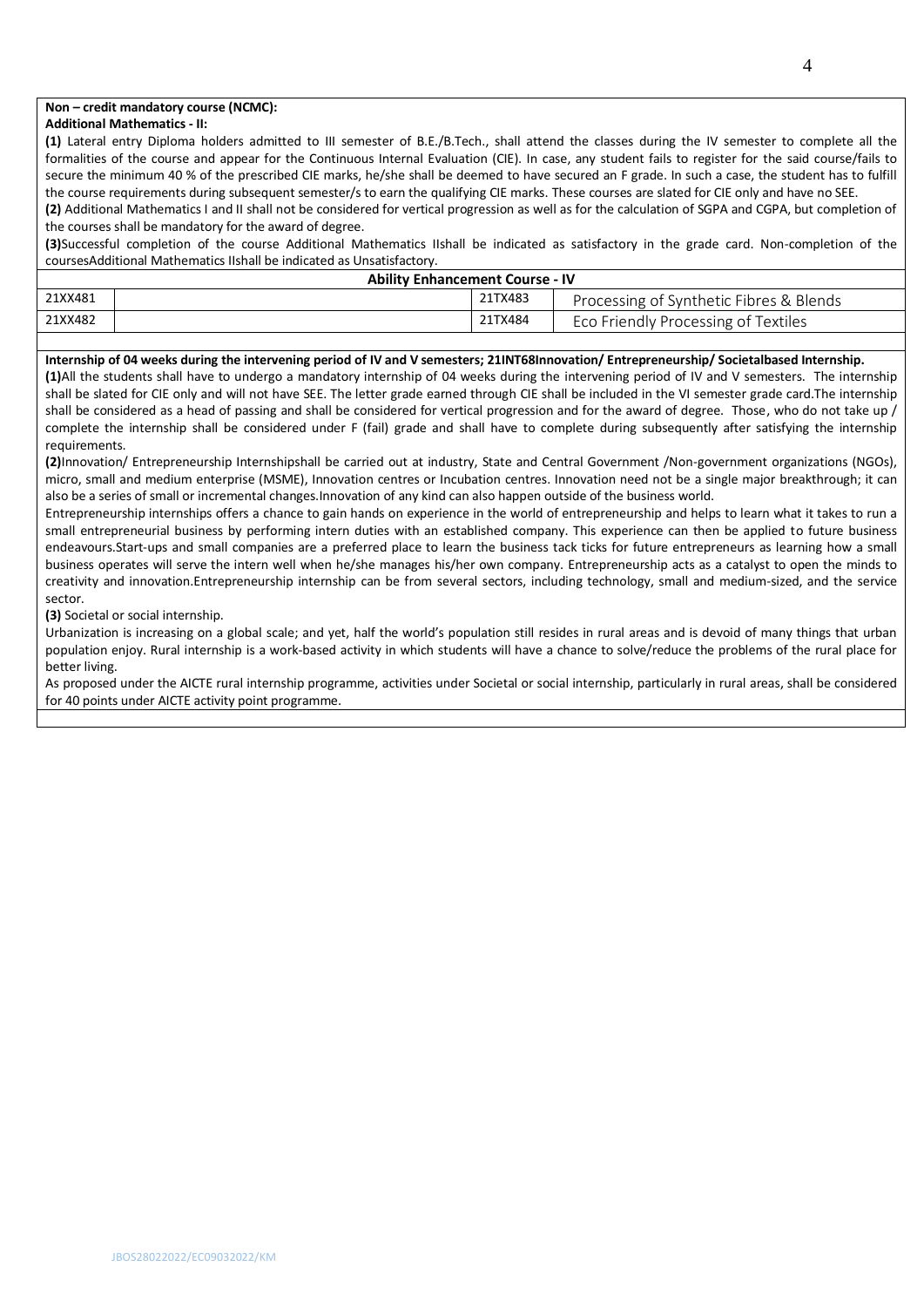## **VISVESVARAYA TECHNOLOGICAL UNIVERSITY, BELAGAVI B.Tech.** in Silk Technology **Scheme of Teaching and Examinations 2021 Outcome Based Education(OBE) and Choice Based Credit System (CBCS) (Effective from the academic year 2021 - 22)**

|                |                                                                                                                                                  |                                                        |                                                                             |                   | <b>Teaching Hours / Week</b> |                              |                                    |                      |           | <b>Examination</b> |                    |                |
|----------------|--------------------------------------------------------------------------------------------------------------------------------------------------|--------------------------------------------------------|-----------------------------------------------------------------------------|-------------------|------------------------------|------------------------------|------------------------------------|----------------------|-----------|--------------------|--------------------|----------------|
| SI.<br>No      | Course and<br><b>Course Code</b>                                                                                                                 | <b>Course Title</b>                                    | and Question Paper<br>Department (TD)<br>Setting Board<br>Teaching<br>(PSB) | Theory<br>Lecture | Tutorial                     | Practical/<br>Drawing        | Self-Study                         | Duration in<br>hours | CIE Marks | SEE Marks          | <b>Total Marks</b> | <b>Credits</b> |
|                |                                                                                                                                                  |                                                        |                                                                             | L                 | T                            | P                            | S                                  |                      |           |                    |                    |                |
| $\mathbf{1}$   | <b>BSC</b><br>21TX51                                                                                                                             | Fibre Technology                                       | TD,PSB:Text/Silk                                                            | $\overline{2}$    | $\overline{2}$               | $\Omega$                     | $\mathbf{1}$                       | 03                   | 50        | 50                 | 100                | 3              |
| $\overline{2}$ | <b>IPCC</b><br>21ST52                                                                                                                            | Silk Reeling Technology                                | TD,PSB:Text/Silk                                                            | 3                 | 0                            | $\overline{2}$               | $\mathbf{1}$                       | 03                   | 50        | 50                 | 100                | 4              |
| 3              | PCC<br>21TX53                                                                                                                                    | Intelligent Textile & Clothing                         | TD, PSB:Text/Silk                                                           | $\overline{2}$    | $\overline{2}$               | 0                            | $\mathbf{1}$                       | 03                   | 50        | 50                 | 100                | 3              |
| 4              | PCC<br>21TX54                                                                                                                                    | Textile Testing-_I                                     | TD, PSB:Text/Silk                                                           | 3                 | $\Omega$                     | $\Omega$                     | $\mathbf{1}$                       | 03                   | 50        | 50                 | 100                | 3              |
| 5              | PCC<br>21TXL55                                                                                                                                   | <b>Textile Testing Lab-I</b>                           | TD, PSB:Text/Silk                                                           | $\Omega$          | $\Omega$                     | $\overline{2}$               | $\Omega$                           | 03                   | 50        | 50                 | 100                | $\mathbf{1}$   |
| 6              | <b>AEC</b><br>21TX56                                                                                                                             | Research Methodology &<br>Intellectual Property Rights | TD: Any<br>Department<br>PSB: As<br>identified by<br>University             | 2                 | 0                            | 0                            |                                    | 02                   | 50        | 50                 | 100                | 2              |
| $\overline{7}$ | <b>HSMC</b><br>21CIV57                                                                                                                           | <b>Environmental Studies</b>                           | TD: Civil/<br>Environmental<br>/Chemistry/<br>Biotech.<br>PSB: Civil Engg.  | $\mathbf{1}$      | $\Omega$<br>$\Omega$         |                              |                                    | $\mathbf{1}$         | 50        | 50                 | 100                | $\mathbf{1}$   |
|                |                                                                                                                                                  |                                                        |                                                                             |                   |                              | If offered as Theory courses |                                    | 01                   |           |                    |                    |                |
| 8              | <b>AEC</b>                                                                                                                                       | Ability Enhancement Course-V                           | TD, PSB:Text/Silk                                                           | 1                 | $\Omega$                     | O                            |                                    |                      | 50        | 50                 | 100                | $\mathbf{1}$   |
|                | 21TX58X                                                                                                                                          |                                                        |                                                                             | $\Omega$          | 0                            | If offered as lab. courses   |                                    | 02                   |           |                    |                    |                |
|                |                                                                                                                                                  |                                                        |                                                                             |                   |                              | $\overline{2}$               |                                    | <b>Total</b>         | 400       | 400                | 800                | 18             |
|                |                                                                                                                                                  |                                                        | <b>Ability Enhancement Course - V</b>                                       |                   |                              |                              |                                    |                      |           |                    |                    |                |
| 21XX581        |                                                                                                                                                  |                                                        |                                                                             | 21TX583           |                              |                              | <b>Textured Yarn Technology</b>    |                      |           |                    |                    |                |
| 21XX582        |                                                                                                                                                  |                                                        |                                                                             | 21TX584           |                              |                              | <b>Fibre Reinforced Composites</b> |                      |           |                    |                    |                |
|                |                                                                                                                                                  |                                                        |                                                                             |                   |                              |                              |                                    |                      |           |                    |                    |                |
|                | Note: BSC: Basic Science Course, PCC: Professional Core Course, IPCC: Integrated Professional Core Course, AEC -Ability Enhancement Course INT - |                                                        |                                                                             |                   |                              |                              |                                    |                      |           |                    |                    |                |

Internship, HSMC: Humanity and Social Science & Management Courses.

L –Lecture, T – Tutorial, P- Practical/ Drawing, S – Self Study Component, CIE: Continuous Internal Evaluation, SEE: Semester End Examination. **Integrated Professional Core Course (IPCC):** refers to Professional Theory Core Course Integrated with Practical of the same course. Credit for IPCC can be 04 and its Teaching – Learning hours (L : T : P) can be considered as (3 : 0 : 2) or (2 : 2 : 2). Theory part of the IPCC shall be evaluated both by CIE and SEE. The practical part shall be evaluated by CIE only and there shall be no SEE. For more details the regulation governing the Degree of Bachelor of Engineering /Technology (BE/B.Tech.) 2021-22 may be referred.

**V SEMESTER**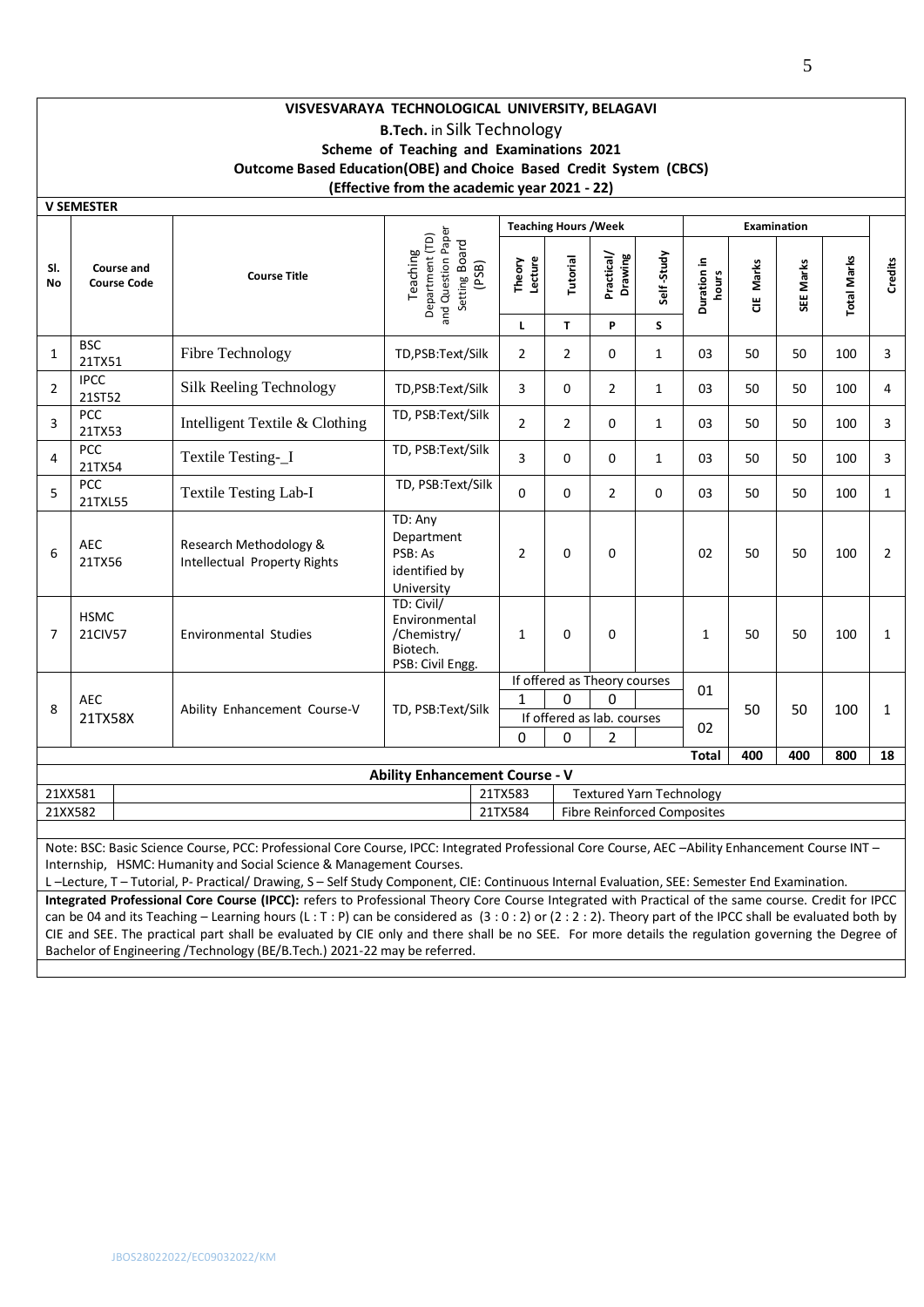## **VISVESVARAYA TECHNOLOGICAL UNIVERSITY, BELAGAVI B.Tech. in Silk Technology Scheme of Teaching and Examinations 2021 Outcome-Based Education(OBE) and Choice Based Credit System (CBCS) (Effective from the academic year 2021 - 22)**

|                  | <b>VI SEMESTER</b>               |                                                     |                                                                             |                              |                                                                                 |                       |              |                          |           |                          |                    |                |
|------------------|----------------------------------|-----------------------------------------------------|-----------------------------------------------------------------------------|------------------------------|---------------------------------------------------------------------------------|-----------------------|--------------|--------------------------|-----------|--------------------------|--------------------|----------------|
|                  |                                  |                                                     |                                                                             | <b>Teaching Hours / Week</b> |                                                                                 |                       |              | <b>Examination</b>       |           |                          |                    |                |
| SI.<br><b>No</b> | Course and<br><b>Course Code</b> | <b>Course Title</b>                                 | and Question Paper<br>Department (TD)<br>Setting Board<br>Teaching<br>(PSB) | Lecture<br>Theory            | Tutorial                                                                        | Practical/<br>Drawing | Self-Study   | Duration in<br>hours     | CIE Marks | SEE Marks                | <b>Total Marks</b> | Credits        |
|                  |                                  |                                                     |                                                                             | L                            | T.                                                                              | P                     | S            |                          |           |                          |                    |                |
| $\mathbf{1}$     | <b>HSMC</b><br>21TX61            | <b>Textile Calculations</b>                         | TD, PSB:Text/Silk                                                           | $\overline{2}$               | $\overline{2}$                                                                  | 0                     | $\mathbf{1}$ | 03                       | 50        | 50                       | 100                | 3              |
| $\overline{2}$   | <b>IPCC</b><br>21TX62            | Fashion Design & Garment<br>Manufacture             | TD, PSB:Text/Silk                                                           | 3                            | 0                                                                               | $\overline{2}$        | 1            | 03                       | 50        | 50                       | 100                | 4              |
| 3                | <b>PCC</b><br>21TX63             | Textile Testing - II                                | TD, PSB:Text/Silk                                                           | 3                            | 0                                                                               | 0                     | $\mathbf{1}$ | 03                       | 50        | 50                       | 100                | 3              |
| 4                | <b>PEC</b><br>21TX/ST64x         | Professional Elective Course-I                      | TD, PSB:Text/Silk                                                           | 3                            | 0                                                                               | 0                     | $\mathbf{1}$ | 03                       | 50        | 50                       | 100                | 3              |
| 5                | <b>OEC</b><br>21TX65x            | Open Elective Course-I                              | TD, PSB:Text/Silk                                                           | 3                            | 0                                                                               | 0                     | $\mathbf{1}$ | 03                       | 50        | 50                       | 100                | 3              |
| 6                | <b>PCC</b><br>21TXL66            | <b>Textile Testing Lab-II</b>                       | TD, PSB:Text/Silk                                                           | $\Omega$                     | 0                                                                               | $\overline{2}$        | $\Omega$     | 03                       | 50        | 50                       | 100                | $\mathbf{1}$   |
| $\overline{7}$   | <b>MP</b><br>21TXMP67            | Mini Project                                        | TD, PSB:Text/Silk                                                           |                              | Two contact hours /week<br>for interaction between the<br>faculty and students. |                       |              | $-$                      | 100       | $\overline{\phantom{a}}$ | 100                | $\overline{2}$ |
| 8                | <b>INT</b><br>21INT68            | Innovation/Entrepreneurship<br>/Societal Internship | Completed during the intervening period of IV<br>and V semesters.           |                              |                                                                                 |                       |              | $\overline{\phantom{a}}$ | 100       | --                       | 100                | 3              |
|                  |                                  |                                                     |                                                                             |                              |                                                                                 |                       |              | <b>Total</b>             | 500       | 300                      | 800                | 22             |
|                  |                                  |                                                     |                                                                             |                              |                                                                                 |                       |              |                          |           |                          |                    |                |
|                  |                                  |                                                     |                                                                             |                              |                                                                                 |                       |              |                          |           |                          |                    |                |

| <b>Professional Elective - I</b> |                           |         |                                 |  |  |  |  |  |  |  |
|----------------------------------|---------------------------|---------|---------------------------------|--|--|--|--|--|--|--|
| 21TX641                          | HUMAN RESOURCE MANAGEMENT | 21TX643 | MANAGEMENT AND ENTREPRENEURSHIP |  |  |  |  |  |  |  |
| 21ST642                          | <b>SILK MARKETING</b>     | 21TX644 | KNITTING AND NON WOVEN          |  |  |  |  |  |  |  |
|                                  |                           |         |                                 |  |  |  |  |  |  |  |

| 21TX651 | FIBRE TO FABRIC           | 21TX653 | SMART TEXTILES |
|---------|---------------------------|---------|----------------|
| 21TX652 | TRADE PRACTICES<br>GLOBAL |         |                |

**Note:HSMC:** Humanity and Social Science & Management Courses, **IPCC:** Integrated Professional Core Course, **PCC:** Professional Core Course, **PEC:** Professional Elective Courses, OEC–Open Elective Course, **MP** –Mini Project, INT –Internship.

**L** –Lecture, **T** – Tutorial, **P** - Practical / Drawing, **S** – Self Study Component, **CIE**: Continuous Internal Evaluation, **SEE**: Semester End Examination.

**Integrated Professional Core Course (IPCC):** Refers to Professional Theory Core Course Integrated with Practical of the same course. Credit for IPCC can be 04 and its Teaching – Learning hours (L:T:P) can be considered as  $(3:0:2)$  or  $(2:2:2)$ . The theory part of the IPCC shall be evaluated both by CIE and SEE. The practical part shall be evaluated by CIE only and there shall be no SEE. For more details, the regulation governing the Degree of Bachelor of Engineering /Technology (BE/B.Tech) 2021-22 may be referred.

#### **Professional Elective Courses(PEC):**

A professional elective (PEC) course is intended to enhance the depth and breadth of educational experience in the Engineering and Technology curriculum. Multidisciplinary courses that are added supplement the latest trend and advanced technology in the selected stream of engineering. Each group will provide an option to select one course out of five courses. The minimum students' strength for offering professional electives is 10. However, this conditional shall not be applicable to cases where the admission to the programme is less than 10.

#### **Open Elective Courses:**

Students belonging to a particular stream of Engineering and Technology are not entitled for the open electives offered by their parent Department. However, they can opt an elective offered by other Departments, provided they satisfy the prerequisite condition if any. Registration to open electives shall be documented under the guidance of the Program Coordinator/ Advisor/Mentor.

Selection of an open elective shall **not be allowed** if,

**(i)** The candidate has studied the same course during the previous semesters of the program.

**(ii)** The syllabus content of open electives is similar to that of the Departmental core courses or professional electives.

**(iii)** A similar course, under any category, is prescribed in the higher semesters of the program.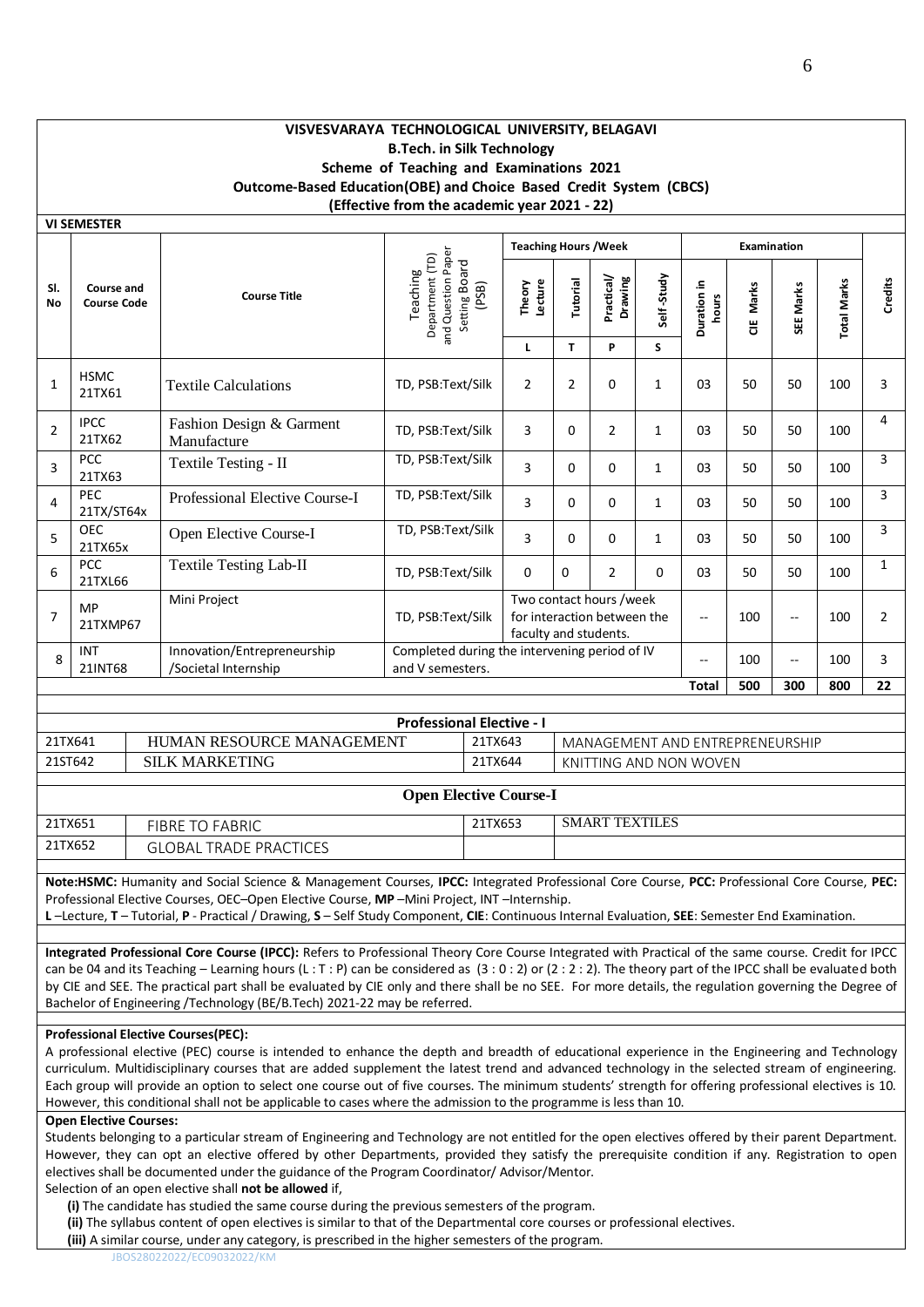In case, any college is desirous of offering a course (not included in the Open Elective List of the University) from streams such as Law, Business (MBA), Medicine, Arts, Commerce, etc., can seek permission, at least one month before the commencement of the semester, from the University by submitting a copy of the syllabus along with the details of expertise available to teach the same in the college.

The minimum students' strength for offering open electives is 10. However, this conditional shall not be applicable to cases where the admission to the programme is less than 10.

**Mini-project work:** Mini Project is a laboratory-oriented course which will provide a platform to students to enhance their practical knowledge and skills by the development of small systems/applications.

Based on the ability/abilities of the student/s and recommendations of the mentor, a single discipline or a multidisciplinary Mini- project can be assigned to an individual student or to a group having not more than 4 students.

### **CIE procedure for Mini-project:**

**(i) Single discipline:** The CIE marks shall be awarded by a committee consisting of the Head of the concerned Department and two faculty members of the Department, one of them being the Guide. The CIE marks awarded for the Mini-project work shall be based on the evaluation of project report, project presentation skill, and question and answer session in the ratio of 50:25:25. The marks awarded for the project report shall be the same for all the batch mates.

**(ii) Interdisciplinary:** Continuous Internal Evaluation shall be group-wise at the college level with the participation of all the guides of the project. The CIE marks awarded for the Mini-project, shall be based on the evaluation of project report, project presentation skill, and question and answer session in the ratio 50:25:25. The marks awarded for the project report shall be the same for all the batch mates.

### **No SEE component for Mini-Project.**

#### **VII semester Class work and Research Internship /Industry Internship (21INT82)**

#### **Swapping Facility**

Institutions can swap VII and VIII Semester Scheme of Teaching and Examinations to accommodate research internship/ industry internship after the VI semester**.** 

**(2)** Credits earned for the courses of VII and VIII Semester Scheme of Teaching and Examinations shall be counted against the corresponding semesters whether VII or VIII semester is completed during the beginning of IV year or later part of IV year of the program. **Elucidation:**

At the beginning of IV year of the programme i.e., after VI semester, VII semester classwork and VIII semester Research Internship /Industrial Internship shall be permitted to be operated simultaneously by the University so that students have ample opportunity for internship. In other words, a good percentage of the class shall attend VII semester classwork and similar percentage of others shall attend to Research Internship or Industrial Internship.

Research/Industrial Internship shall be carried out at an Industry, NGO, MSME, Innovation centre, Incubation centre, Start-up, Centers of Excellence (CoE), Study Centre established in the parent institute and /or at reputed research organizations / institutes. The intership can also be rural internship.

The mandatory Research internship /Industry internship is for 24 weeks. The internship shall be considered as a head of passing and shall be considered for the award of degree. Those, who do not take up/complete the internship shall be declared fail and shall have to complete during the subsequent University examination after satisfying the internship requirements.

#### **INT21INT82Research Internship/ Industry Internship/Rural Internship**

**Research internship:**A research internship is intended to offer the flavour of current research going on in the research field. It helps students get familiarized with the field and imparts the skill required for carrying out research.

**Industry internship:** Is an extended period of work experience undertaken by studentsto supplement their degree for professional development. It also helps them learn to overcome unexpected obstacles and successfully navigate organizations, perspectives, and cultures. Dealing with contingencies helps students recognize, appreciate, and adapt to organizational realities by tempering their knowledge with practical constraints.

The faculty coordinator or mentor has to monitor the students' internship progress and interact with them to guide for the successful completion of the internship.

The students are permitted to carry out the internship anywhere in India or abroad. University shall not bear any expenses incurred in respect of internship.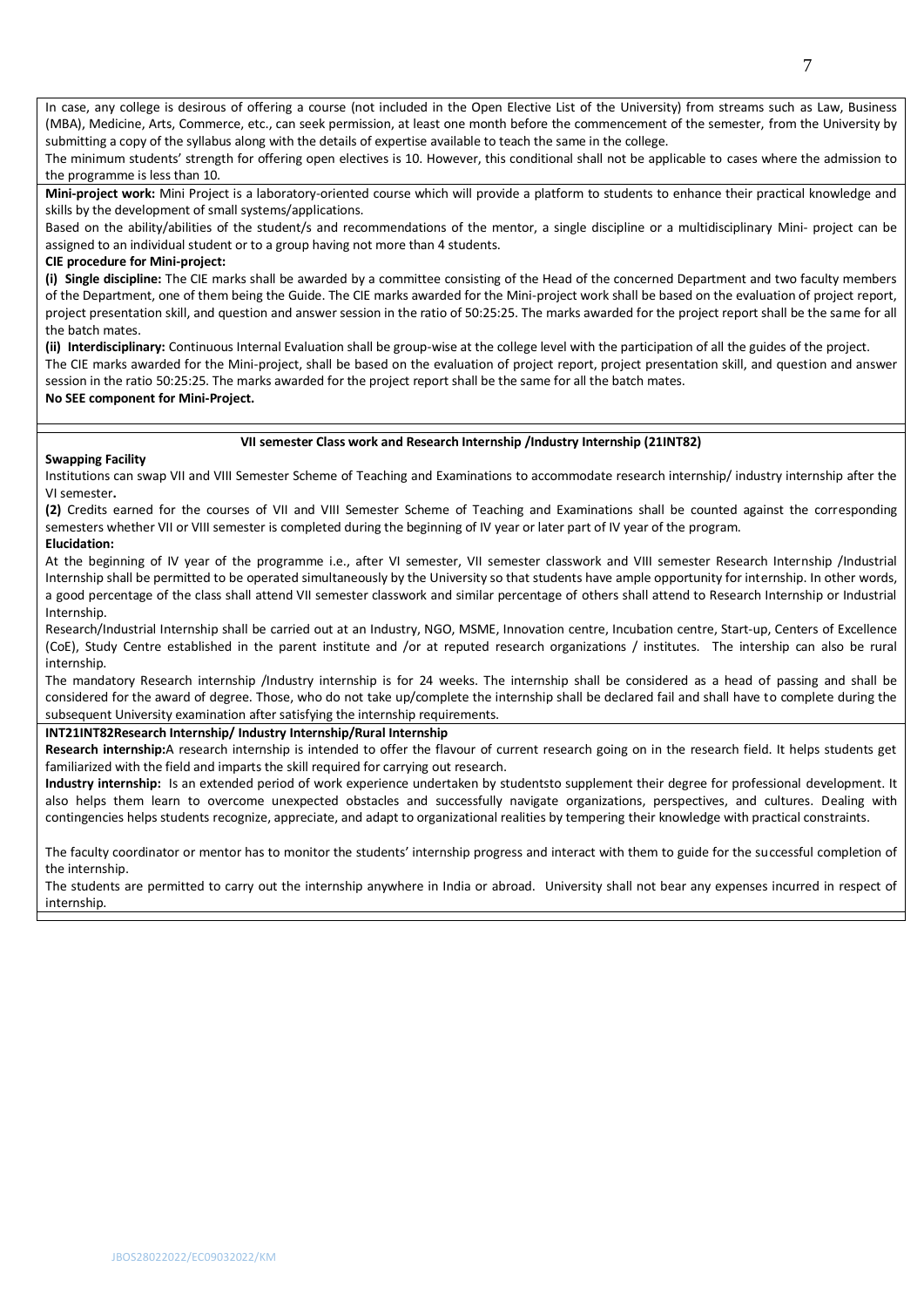# **VISVESVARAYA TECHNOLOGICAL UNIVERSITY, BELAGAVI B.Tech. in Silk Technology Scheme of Teaching and Examinations 2021 Outcome Based Education(OBE) and Choice Based Credit System (CBCS)**

8

|                | (Effective from the academic year 2021 - 22)                  |                                         |                                                 |                                                          |                                                                          |  |                                                                                 |                                      |                                                                                 |                 |                                     |           |                                 |                    |                |
|----------------|---------------------------------------------------------------|-----------------------------------------|-------------------------------------------------|----------------------------------------------------------|--------------------------------------------------------------------------|--|---------------------------------------------------------------------------------|--------------------------------------|---------------------------------------------------------------------------------|-----------------|-------------------------------------|-----------|---------------------------------|--------------------|----------------|
|                |                                                               |                                         |                                                 | Swappable VII and VIII SEMESTER                          |                                                                          |  |                                                                                 |                                      |                                                                                 |                 |                                     |           |                                 |                    |                |
|                | <b>VII SEMESTER</b>                                           |                                         |                                                 |                                                          |                                                                          |  |                                                                                 |                                      |                                                                                 |                 |                                     |           |                                 |                    |                |
| SI.<br>No      |                                                               | Course and<br><b>Course Code</b>        |                                                 | <b>Course Title</b>                                      | Setting Board (PSB)<br>and Question Paper<br>Department (TD)<br>Teaching |  | Lecture<br>Theory                                                               | Tutorial                             | <b>Teaching Hours / Week</b><br>Practical/<br>Drawing                           | Self-Study      | Duration in<br>hours                | CIE Marks | <b>Examination</b><br>SEE Marks | <b>Total Marks</b> | Credits        |
|                |                                                               |                                         |                                                 |                                                          |                                                                          |  | L                                                                               | T                                    | P                                                                               | S               |                                     |           |                                 |                    |                |
| $\mathbf{1}$   | <b>PCC</b><br>21ST71                                          |                                         |                                                 | Structure & Properties of Silk                           | TD, PSB:Text/Silk                                                        |  | $\overline{2}$                                                                  | $\overline{2}$                       | 0                                                                               | $\mathbf{1}$    | 3                                   | 50        | 50                              | 100                | 3              |
| $\overline{2}$ | PCC<br>21TX72                                                 |                                         |                                                 | <b>Apparel Quality Assurance</b>                         | TD, PSB:Text/Silk                                                        |  | $\overline{2}$                                                                  | 0                                    | 0                                                                               | $\mathbf{1}$    | 3                                   | 50        | 50                              | 100                | $\overline{2}$ |
| 3              | PEC<br>21TX72X                                                |                                         |                                                 | Professional elective Course-II                          | TD, PSB:Text/Silk                                                        |  | 3                                                                               | 0                                    | 0                                                                               | $\mathbf{1}$    | 3                                   | 50        | 50                              | 100                | 3              |
| 4              | PEC<br>21 ST/TX73X                                            |                                         |                                                 | Professional elective Course-III                         | TD, PSB:Text/Silk                                                        |  | 3                                                                               | 0                                    | 0                                                                               | $\mathbf{1}$    | 3                                   | 50        | 50                              | 100                | 3              |
| 5              | <b>OEC</b><br>21 TX74X                                        |                                         |                                                 | Open Elective Course-II                                  | TD, PSB:Text/Silk                                                        |  | 3                                                                               | 0                                    | 0                                                                               | $\mathbf{1}$    | 3                                   | 50        | 50                              | 100                | 3              |
| 6              | Project<br>21TXP75                                            |                                         |                                                 | Project work                                             | TD, PSB:Text/Silk                                                        |  | Two contact hours /week<br>for interaction between<br>the faculty and students. |                                      |                                                                                 | 3               | 100                                 | 100       | 200                             | 10                 |                |
|                |                                                               |                                         |                                                 |                                                          |                                                                          |  |                                                                                 |                                      | <b>Total</b>                                                                    | 350             | 350                                 | 700       | 24                              |                    |                |
|                | <b>VIII SEMESTER</b>                                          |                                         |                                                 |                                                          |                                                                          |  |                                                                                 |                                      |                                                                                 |                 |                                     |           |                                 |                    |                |
|                | <b>Teaching Hours / Week</b><br>Examination                   |                                         |                                                 |                                                          |                                                                          |  |                                                                                 |                                      |                                                                                 |                 |                                     |           |                                 |                    |                |
| SI.<br>No      |                                                               | <b>Course and</b><br><b>Course Code</b> |                                                 | <b>Course Title</b>                                      | Department<br>Teaching                                                   |  | Lecture<br>Theory<br>L                                                          | Tutorial<br>T                        | Practical/<br>Drawing<br>P                                                      | Self-Study<br>S | Duration in<br>hours                | CIE Marks | SEE Marks                       | <b>Total Marks</b> | Credits        |
| $\mathbf{1}$   | Seminar<br>21TX81                                             |                                         |                                                 | <b>Technical Seminar</b>                                 | TD, PSB:Text/Silk                                                        |  |                                                                                 |                                      | One contact hour /week<br>for interaction between<br>the faculty and students.  | --              | 100                                 | --        | 100                             | 01                 |                |
| 2              | <b>INT</b><br>21INT82                                         |                                         |                                                 | Research Internship/ Industry<br>Internship              |                                                                          |  |                                                                                 |                                      | Two contact hours /week<br>for interaction between<br>the faculty and students. |                 | 03<br>(Batch<br>wise)               | 100       | 100                             | 200                | 15             |
| 3              |                                                               |                                         | 21NS83                                          | National Service Scheme (NSS)                            | <b>NSS</b>                                                               |  |                                                                                 |                                      | Completed during the                                                            |                 |                                     |           |                                 |                    |                |
|                | <b>NCMC</b>                                                   |                                         | 21PE83                                          | <b>Physical Education (PE) (Sports</b><br>and Athletics) | PE                                                                       |  |                                                                                 |                                      | intervening period of III<br>semester toVIII semester.                          |                 | $-$                                 | 50        | 50                              | 100                | 0              |
|                |                                                               |                                         | 21YO83                                          | Yoga                                                     | Yoga                                                                     |  |                                                                                 |                                      |                                                                                 |                 | <b>Total</b>                        | 250       | 150                             | 400                | 16             |
|                |                                                               |                                         |                                                 |                                                          |                                                                          |  |                                                                                 |                                      |                                                                                 |                 |                                     |           |                                 |                    |                |
|                |                                                               |                                         |                                                 |                                                          | <b>Professional Elective - II</b>                                        |  |                                                                                 |                                      |                                                                                 |                 |                                     |           |                                 |                    |                |
| 21TX721        |                                                               |                                         |                                                 | <b>TECHNICAL TEXTILES</b>                                |                                                                          |  | 21TX723                                                                         |                                      |                                                                                 |                 | APPAREL MARKETING AND MERCHANDISING |           |                                 |                    |                |
|                | <b>OPERATIONS RESEARCH &amp; RETAIL MANAGEMENT</b><br>21TX722 |                                         |                                                 |                                                          | 21TX724                                                                  |  | INDUSTRIAL ENGINEERING                                                          |                                      |                                                                                 |                 |                                     |           |                                 |                    |                |
|                |                                                               |                                         |                                                 |                                                          | <b>Professional Elective - III</b>                                       |  |                                                                                 |                                      |                                                                                 |                 |                                     |           |                                 |                    |                |
| 21TX731        |                                                               |                                         |                                                 | ELEMENTARY MECHANICS OF TEXTILE<br><b>STRUCTURES</b>     |                                                                          |  | 21TX733                                                                         | TOTAL QUALITY MANAGEMENT IN TEXTILES |                                                                                 |                 |                                     |           |                                 |                    |                |
| 21TX732        |                                                               |                                         | ADVANCED FABRIC STRUCTURE AND DESIGN<br>21ST734 |                                                          |                                                                          |  | NON MULBERRY SILK & SILK BY PRODUCTS                                            |                                      |                                                                                 |                 |                                     |           |                                 |                    |                |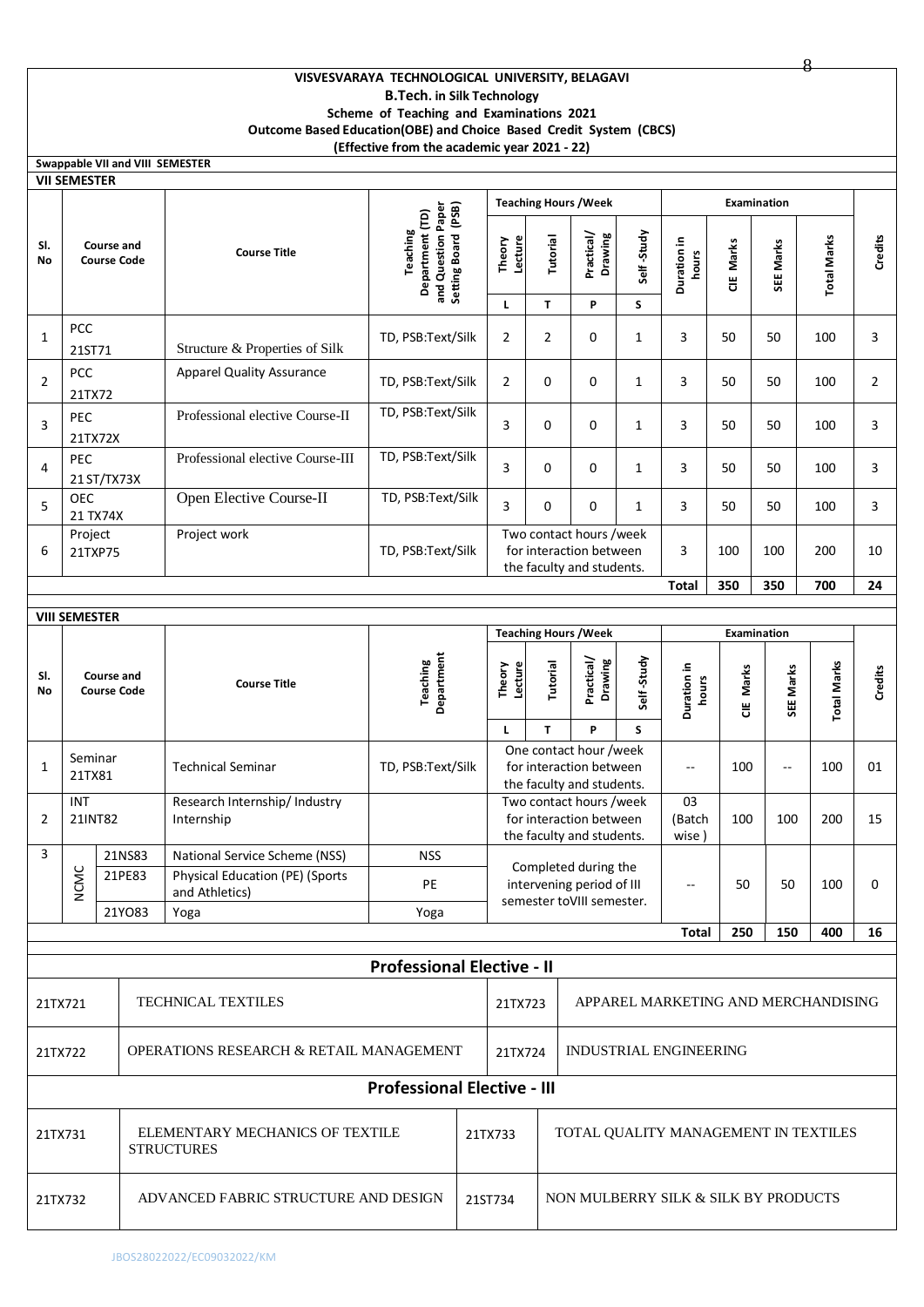| <b>Open Elective Course-II</b>                                                                                                                                                                                                                                                                                                                                                                                                                                                                                                                                                                                                                                                                                                                                                                                                                                                                                                                                                                                                                                                                                                                                                                                                                                                                                                                                                                                                                                                                                                                                                                                                                                                                                                                                                                                                        |                                                                                                                                                                                                                                                                                                                                                                                                                                                                                                                                                                                                                                                                                                                                                                                                                                                                                                                                                                                                                                                                                                                                                                                                                                                                                                                                                                                                                                                                                                                                                                                                                                                                                                                                                                                                                                                                                                                                                                                                    |         |                                                       |  |  |  |  |  |  |  |  |
|---------------------------------------------------------------------------------------------------------------------------------------------------------------------------------------------------------------------------------------------------------------------------------------------------------------------------------------------------------------------------------------------------------------------------------------------------------------------------------------------------------------------------------------------------------------------------------------------------------------------------------------------------------------------------------------------------------------------------------------------------------------------------------------------------------------------------------------------------------------------------------------------------------------------------------------------------------------------------------------------------------------------------------------------------------------------------------------------------------------------------------------------------------------------------------------------------------------------------------------------------------------------------------------------------------------------------------------------------------------------------------------------------------------------------------------------------------------------------------------------------------------------------------------------------------------------------------------------------------------------------------------------------------------------------------------------------------------------------------------------------------------------------------------------------------------------------------------|----------------------------------------------------------------------------------------------------------------------------------------------------------------------------------------------------------------------------------------------------------------------------------------------------------------------------------------------------------------------------------------------------------------------------------------------------------------------------------------------------------------------------------------------------------------------------------------------------------------------------------------------------------------------------------------------------------------------------------------------------------------------------------------------------------------------------------------------------------------------------------------------------------------------------------------------------------------------------------------------------------------------------------------------------------------------------------------------------------------------------------------------------------------------------------------------------------------------------------------------------------------------------------------------------------------------------------------------------------------------------------------------------------------------------------------------------------------------------------------------------------------------------------------------------------------------------------------------------------------------------------------------------------------------------------------------------------------------------------------------------------------------------------------------------------------------------------------------------------------------------------------------------------------------------------------------------------------------------------------------------|---------|-------------------------------------------------------|--|--|--|--|--|--|--|--|
| 21TX741                                                                                                                                                                                                                                                                                                                                                                                                                                                                                                                                                                                                                                                                                                                                                                                                                                                                                                                                                                                                                                                                                                                                                                                                                                                                                                                                                                                                                                                                                                                                                                                                                                                                                                                                                                                                                               | <b>NANO TEXTILES</b>                                                                                                                                                                                                                                                                                                                                                                                                                                                                                                                                                                                                                                                                                                                                                                                                                                                                                                                                                                                                                                                                                                                                                                                                                                                                                                                                                                                                                                                                                                                                                                                                                                                                                                                                                                                                                                                                                                                                                                               | 21TX743 | HISTORY OF COSTUME AND TRADITIONAL<br><b>TEXTILES</b> |  |  |  |  |  |  |  |  |
| 21TX742                                                                                                                                                                                                                                                                                                                                                                                                                                                                                                                                                                                                                                                                                                                                                                                                                                                                                                                                                                                                                                                                                                                                                                                                                                                                                                                                                                                                                                                                                                                                                                                                                                                                                                                                                                                                                               | PROCESSING OF POLYMERS AND POLYMER<br>REINFORCED COMPOSITES                                                                                                                                                                                                                                                                                                                                                                                                                                                                                                                                                                                                                                                                                                                                                                                                                                                                                                                                                                                                                                                                                                                                                                                                                                                                                                                                                                                                                                                                                                                                                                                                                                                                                                                                                                                                                                                                                                                                        |         |                                                       |  |  |  |  |  |  |  |  |
| Note: PCC: Professional Core Course, PEC: Professional Elective Courses, OEC-Open Elective Course, AEC-Ability Enhancement Courses.                                                                                                                                                                                                                                                                                                                                                                                                                                                                                                                                                                                                                                                                                                                                                                                                                                                                                                                                                                                                                                                                                                                                                                                                                                                                                                                                                                                                                                                                                                                                                                                                                                                                                                   |                                                                                                                                                                                                                                                                                                                                                                                                                                                                                                                                                                                                                                                                                                                                                                                                                                                                                                                                                                                                                                                                                                                                                                                                                                                                                                                                                                                                                                                                                                                                                                                                                                                                                                                                                                                                                                                                                                                                                                                                    |         |                                                       |  |  |  |  |  |  |  |  |
| L-Lecture, T-Tutorial, P-Practical / Drawing, S-Self Study Component, CIE: Continuous Internal Evaluation, SEE: Semester End Examination.<br>Note: VII and VIII semesters of IV year of the programme                                                                                                                                                                                                                                                                                                                                                                                                                                                                                                                                                                                                                                                                                                                                                                                                                                                                                                                                                                                                                                                                                                                                                                                                                                                                                                                                                                                                                                                                                                                                                                                                                                 |                                                                                                                                                                                                                                                                                                                                                                                                                                                                                                                                                                                                                                                                                                                                                                                                                                                                                                                                                                                                                                                                                                                                                                                                                                                                                                                                                                                                                                                                                                                                                                                                                                                                                                                                                                                                                                                                                                                                                                                                    |         |                                                       |  |  |  |  |  |  |  |  |
| (1) Institutions can swap VII and VIII Semester Scheme of Teaching and Examinations to accommodate research internship/industry internship after                                                                                                                                                                                                                                                                                                                                                                                                                                                                                                                                                                                                                                                                                                                                                                                                                                                                                                                                                                                                                                                                                                                                                                                                                                                                                                                                                                                                                                                                                                                                                                                                                                                                                      |                                                                                                                                                                                                                                                                                                                                                                                                                                                                                                                                                                                                                                                                                                                                                                                                                                                                                                                                                                                                                                                                                                                                                                                                                                                                                                                                                                                                                                                                                                                                                                                                                                                                                                                                                                                                                                                                                                                                                                                                    |         |                                                       |  |  |  |  |  |  |  |  |
| the VI semester.<br>(2) Credits earned for the courses of VII and VIII Semester Scheme of Teaching and Examinations shall be counted against the corresponding                                                                                                                                                                                                                                                                                                                                                                                                                                                                                                                                                                                                                                                                                                                                                                                                                                                                                                                                                                                                                                                                                                                                                                                                                                                                                                                                                                                                                                                                                                                                                                                                                                                                        |                                                                                                                                                                                                                                                                                                                                                                                                                                                                                                                                                                                                                                                                                                                                                                                                                                                                                                                                                                                                                                                                                                                                                                                                                                                                                                                                                                                                                                                                                                                                                                                                                                                                                                                                                                                                                                                                                                                                                                                                    |         |                                                       |  |  |  |  |  |  |  |  |
|                                                                                                                                                                                                                                                                                                                                                                                                                                                                                                                                                                                                                                                                                                                                                                                                                                                                                                                                                                                                                                                                                                                                                                                                                                                                                                                                                                                                                                                                                                                                                                                                                                                                                                                                                                                                                                       | semesters whether VII or VIII semester is completed during the beginning of IV year or later part of IV year of the programme.                                                                                                                                                                                                                                                                                                                                                                                                                                                                                                                                                                                                                                                                                                                                                                                                                                                                                                                                                                                                                                                                                                                                                                                                                                                                                                                                                                                                                                                                                                                                                                                                                                                                                                                                                                                                                                                                     |         |                                                       |  |  |  |  |  |  |  |  |
|                                                                                                                                                                                                                                                                                                                                                                                                                                                                                                                                                                                                                                                                                                                                                                                                                                                                                                                                                                                                                                                                                                                                                                                                                                                                                                                                                                                                                                                                                                                                                                                                                                                                                                                                                                                                                                       | PROJECT WORK (21XXP75): The objective of the Project work is<br>(i) To encourage independent learning and the innovative attitude of the students.<br>(ii) To develop interactive attitude, communication skills, organization, time management, and presentation skills.<br>(iii) To impart flexibility and adaptability.<br>(iv) To inspire team working.<br>(v) To expand intellectual capacity, credibility, judgment and intuition.<br>(vi) To adhere to punctuality, setting and meeting deadlines.<br>(vii) To install responsibilities to oneself and others.<br>(viii) To train students to present the topic of project work in a seminar without any fear, face the audience confidently, enhance communication<br>skills, involve in group discussion to present and exchange ideas.<br><b>CIE procedure for Project Work:</b><br>(1) Single discipline: The CIE marks shall be awarded by a committee consisting of the Head of the concerned Department and two senior faculty<br>members of the Department, one of whom shall be the Guide.<br>The CIE marks awarded for the project work, shall be based on the evaluation of project work Report, project presentation skill, and question and<br>answer session in the ratio 50:25:25. The marks awarded for the project report shall be the same for all the batch mates.<br>(2) Interdisciplinary: Continuous Internal Evaluation shall be group-wise at the college level with the participation of all guides of the college.<br>Participation of external guide/s, if any, is desirable. The CIE marks awarded for the project work, shall be based on the evaluation of project work<br>Report, project presentation skill, and question and answer session in the ratio 50:25:25. The marks awarded for the project report shall be the<br>samefor all the batch mates.<br>SEE procedure for Project Work: SEE for project work will be conducted by the two examiners appointed by the University. The SEE marks awarded |         |                                                       |  |  |  |  |  |  |  |  |
| for the project work shall be based on the evaluation of project work Report, project presentation skill, and question and answer session in the ratio<br>50:25:25.<br>TECHNICAL SEMINAR (21XXS81): The objective of the seminar is to inculcate self-learning, present the seminar topic confidently, enhance<br>communication skill, involve in group discussion for exchange of ideas. Each student, under the guidance of a Faculty, shall choose, preferably, a<br>recent topic of his/her interest relevant to the programme of Specialization.<br>(i) Carry out literature survey, systematically organize the content.<br>(ii) Prepare the report with own sentences, avoiding a cut and paste act.<br>(iii) Type the matter to acquaint with the use of Micro-soft equation and drawing tools or any such facilities.<br>(iv) Present the seminar topic orally and/or through PowerPoint slides.<br>(v) Answer the queries and involve in debate/discussion.<br>(vi) Submit a typed report with a list of references.<br>The participants shall take part in the discussion to foster a friendly and stimulating environment in which the students are motivated to reach high<br>standards and become self-confident.<br><b>Evaluation Procedure:</b><br>The CIE marks for the seminar shall be awarded (based on the relevance of the topic, presentation skill, participation in the question and answer<br>session, and quality of report) by the committee constituted for the purpose by the Head of the Department. The committee shall consist of three<br>teachers from the department with the senior-most acting as the Chairman.<br>Marks distribution for CIE of the course:<br>Seminar Report:50 marks<br>Presentation skill:25 marks<br>Question and Answer: 25 marks.■No SEE component for Technical Seminar |                                                                                                                                                                                                                                                                                                                                                                                                                                                                                                                                                                                                                                                                                                                                                                                                                                                                                                                                                                                                                                                                                                                                                                                                                                                                                                                                                                                                                                                                                                                                                                                                                                                                                                                                                                                                                                                                                                                                                                                                    |         |                                                       |  |  |  |  |  |  |  |  |
|                                                                                                                                                                                                                                                                                                                                                                                                                                                                                                                                                                                                                                                                                                                                                                                                                                                                                                                                                                                                                                                                                                                                                                                                                                                                                                                                                                                                                                                                                                                                                                                                                                                                                                                                                                                                                                       |                                                                                                                                                                                                                                                                                                                                                                                                                                                                                                                                                                                                                                                                                                                                                                                                                                                                                                                                                                                                                                                                                                                                                                                                                                                                                                                                                                                                                                                                                                                                                                                                                                                                                                                                                                                                                                                                                                                                                                                                    |         |                                                       |  |  |  |  |  |  |  |  |
|                                                                                                                                                                                                                                                                                                                                                                                                                                                                                                                                                                                                                                                                                                                                                                                                                                                                                                                                                                                                                                                                                                                                                                                                                                                                                                                                                                                                                                                                                                                                                                                                                                                                                                                                                                                                                                       |                                                                                                                                                                                                                                                                                                                                                                                                                                                                                                                                                                                                                                                                                                                                                                                                                                                                                                                                                                                                                                                                                                                                                                                                                                                                                                                                                                                                                                                                                                                                                                                                                                                                                                                                                                                                                                                                                                                                                                                                    |         |                                                       |  |  |  |  |  |  |  |  |